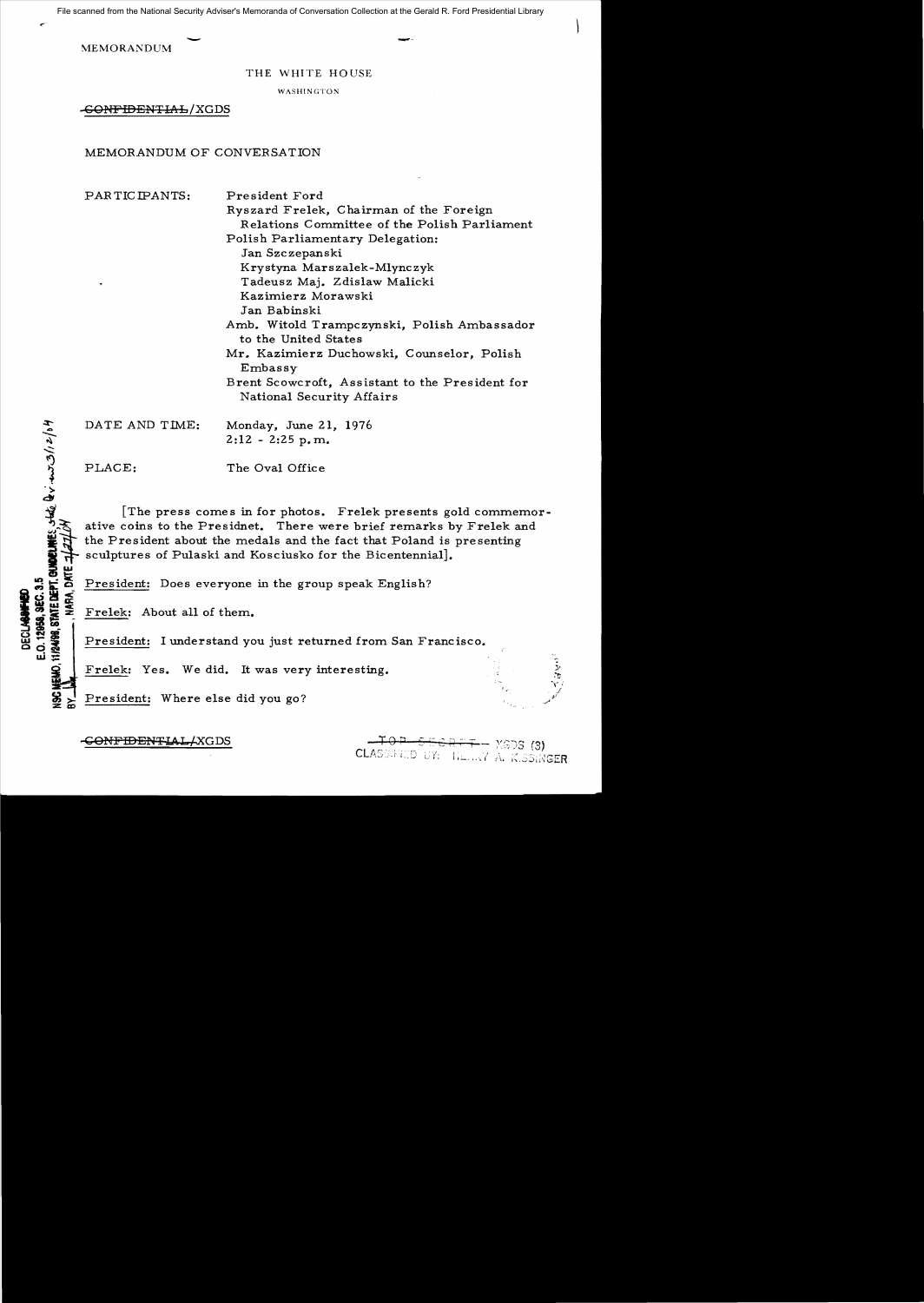## $\overline{\text{COMFIDENTHAL}}/\text{XGDS}$  2.

,

Frelek: We went to Boston and we met with the Congress and the Foreign Relations committees. Then we went to Chicago. First Secretary Gierek asked that I convey his best wishes and warm remembrances of your visit last year. I am to convey his feeling that relations between us have never been better and he is sure that this relationship will continue to develop.

President: Mrs. Ford and I very much appreciate our trip to Poland.

Frelek: It is our desire to go farther on the improvement of our relationship. Mr. Gierek came home very satisfied with his visit to the FRG. He appreciated your role in facilitating relations between us. He came back very pleased with the way the visit developed.

President: I am pleased to hear that. Following Mr. Gierek's visit, we wrote to West Germany urging the development of better relations.

Frelek: May I express our deep regret for the tragic events which took place in Lebanon.

President: Thank you very much. It was a terrible thing. We understand they have caught the people involved.

Frelek: Your words that the death of Meloy will not stop your efforts for peace were very important.

President: We feel deeply about that. Howare things in Poland?

Frelek: We are doing quite well. Our economy continues to develop rapidly. We have some problems, such as our exports sometimes are in conflict with rising consumption at home. We believe our joint trade will exceed \$1 billion this year, ahead of the projection that you and the First Secretary made.

President: How is the RCA project going?

Frelek: It is doing well; it is definitely underway. We would like to broaden that type of economic cooperation.

## CONFIDENTIAL/XGDS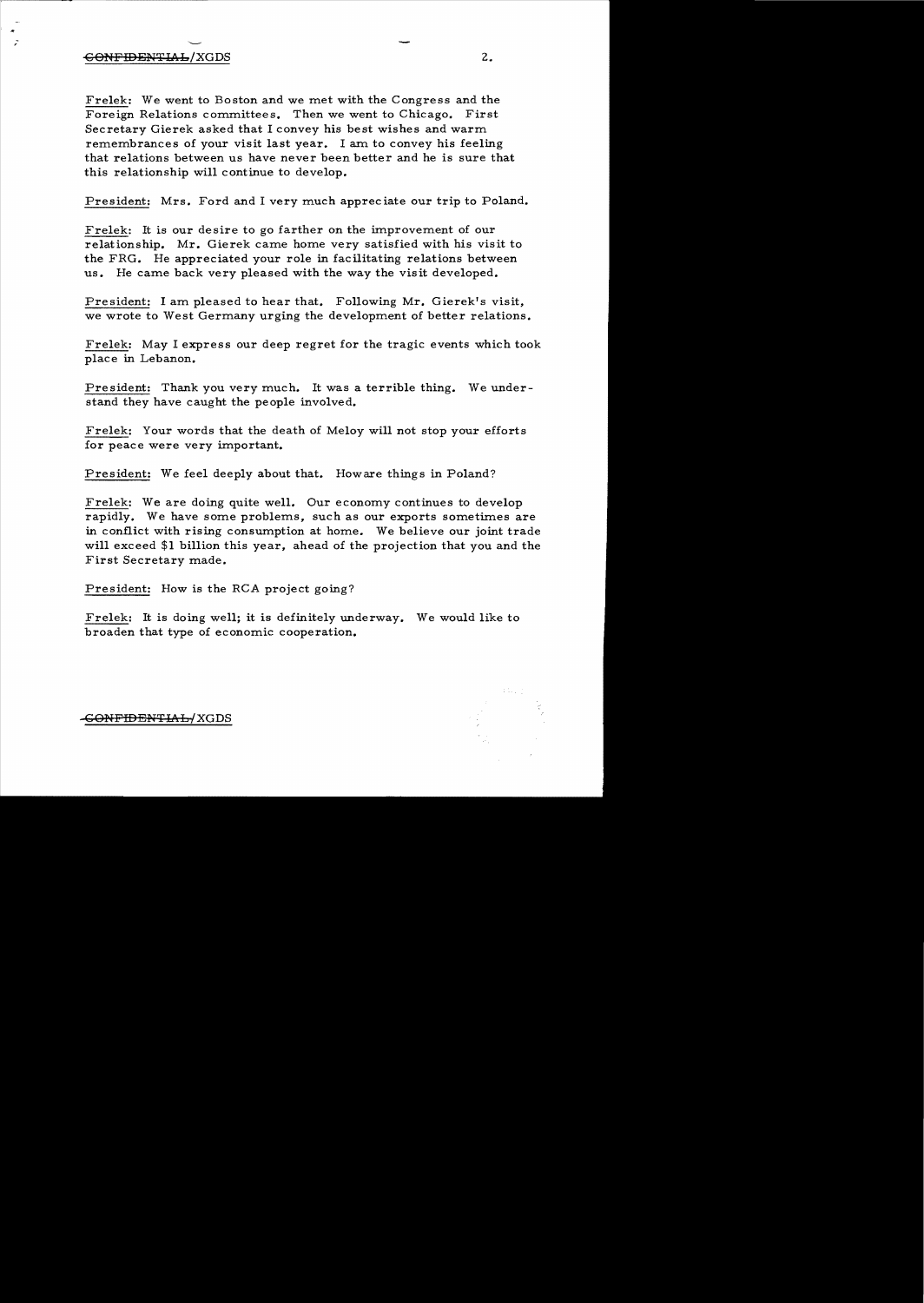tres / toplich Parliamenters, Delegation Pression (Fulik presents gold commercitie comme Clements by F & P about wilds +<br>fatt Polonil persenting confitunts of Pulartic<br>+ Rocienshes for Buendeminel Booker pour speak Empire P Immertant Johnson SE<br>F Yes, andred Johnson intriting Partie elevatid par pour F the west to Both it we met w/c Congthe FR Unites. Them we went to 6 hings. F.S. Creich addle askeltent I merry. big bestauches a croun uniontenus f ja hr. consist lorst equer. De armete couvery lors farbing I have sure that this what if will Contains to llay. P. De moto 2 by much approvement inpt. Poland to F 95 - Janne Louis & yo farthes on a unulument of com ullertniship. Un breich comi hour vous sotisful n/his familitating relations but no. He came back adapte P Borgedwedte han court chyed. NSC MEMO, 11/2**4/98, STATE DEPT. GUNDELINE**S State lev. eup 3/12/04<br>BY LOWL MARE , NARA, DATE 1/27/04 NARA, DATE  $\frac{1}{2}$   $\frac{2}{1}$   $\frac{d}{v}$